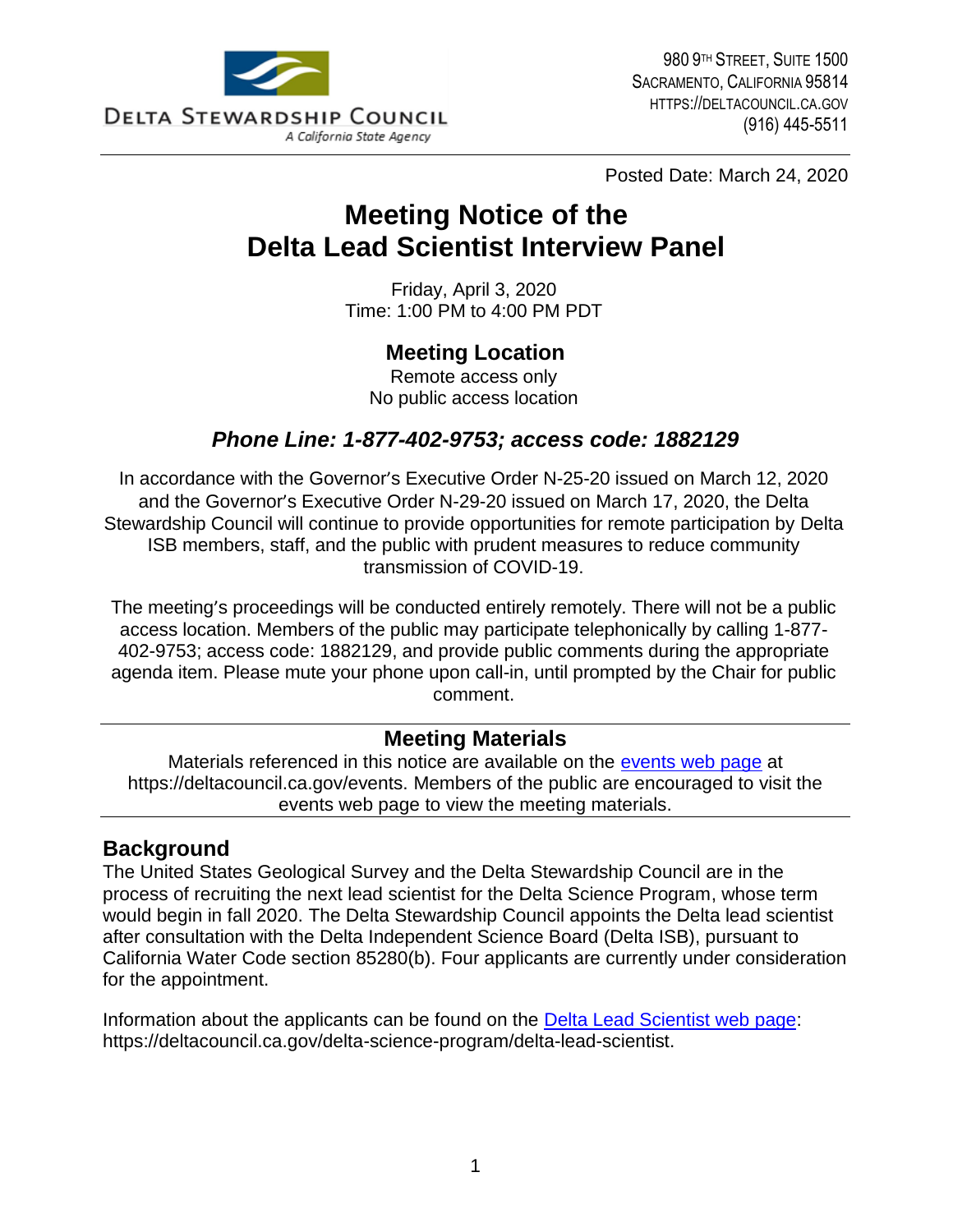# **Purpose**

On April 3, 2020, the Delta lead scientist interview panel, an advisory committee to the Delta ISB, will meet in closed session, pursuant to California Government Code section 11126(a)(1), to consider the matter of appointment of a Delta lead scientist. After completing the interview scheduled on March 31, 2020 (see [meeting notice\)](https://deltacouncil.ca.gov/pdf/isb/meeting-notice/2020-03-20-delta-lead-scientist-interview-panel-meeting-notice.pdf), the panel will have interviewed all four applicants under consideration for appointment of the Delta lead scientist. In closed session, the panel will debrief on the interviews conducted with the four applicants and will discuss the matter of appointment of a Delta lead scientist. Based on the discussion, the panel may take action.

This section describes the highlights. For more information about the meeting, refer to the agenda below.

### **Agenda**

The agenda items listed below may be considered in a different order pursuant to the determination of the interview panel chair. Times listed on the agenda are approximate only. At the discretion of the interview panel, all items appearing on this agenda, whether or not expressly listed for action, may be deliberated upon and may be subject to action.

All agenda items are open to the public except closed session items.

- ~ 1:00 PM: Meeting Starts
	- 1. Welcome and Introductions

Dr. Elizabeth Canuel, the interview panel chair, will call the meeting to order and take roll of the interview panel, which consists of representatives from the Delta ISB, the Delta Stewardship Council, and the United States Geological Survey.

~ 1:10 PM: Closed Session Begins

2. Closed Session (Personnel Matters): Appointment of the Delta Lead Scientist (Not Open to the Public) (**Action Item**)

The Delta lead scientist interview panel will meet in closed session to consider the matter of appointment of a Delta lead scientist. The panel will debrief on the interviews conducted with the four applicants under consideration for appointment and discuss the matter of appointment of a Delta lead scientist. Based on the discussion, the panel may take action.

(This closed session is authorized under Government Code section 11126, subdivision (a).)

#### ~ 3:30 PM: Closed Session Ends

- 3. Reconvene Open Session and Report out on Closed Session If action is taken in closed session, the Delta lead scientist interview panel will report out on the action taken.
- 4. Public Comments